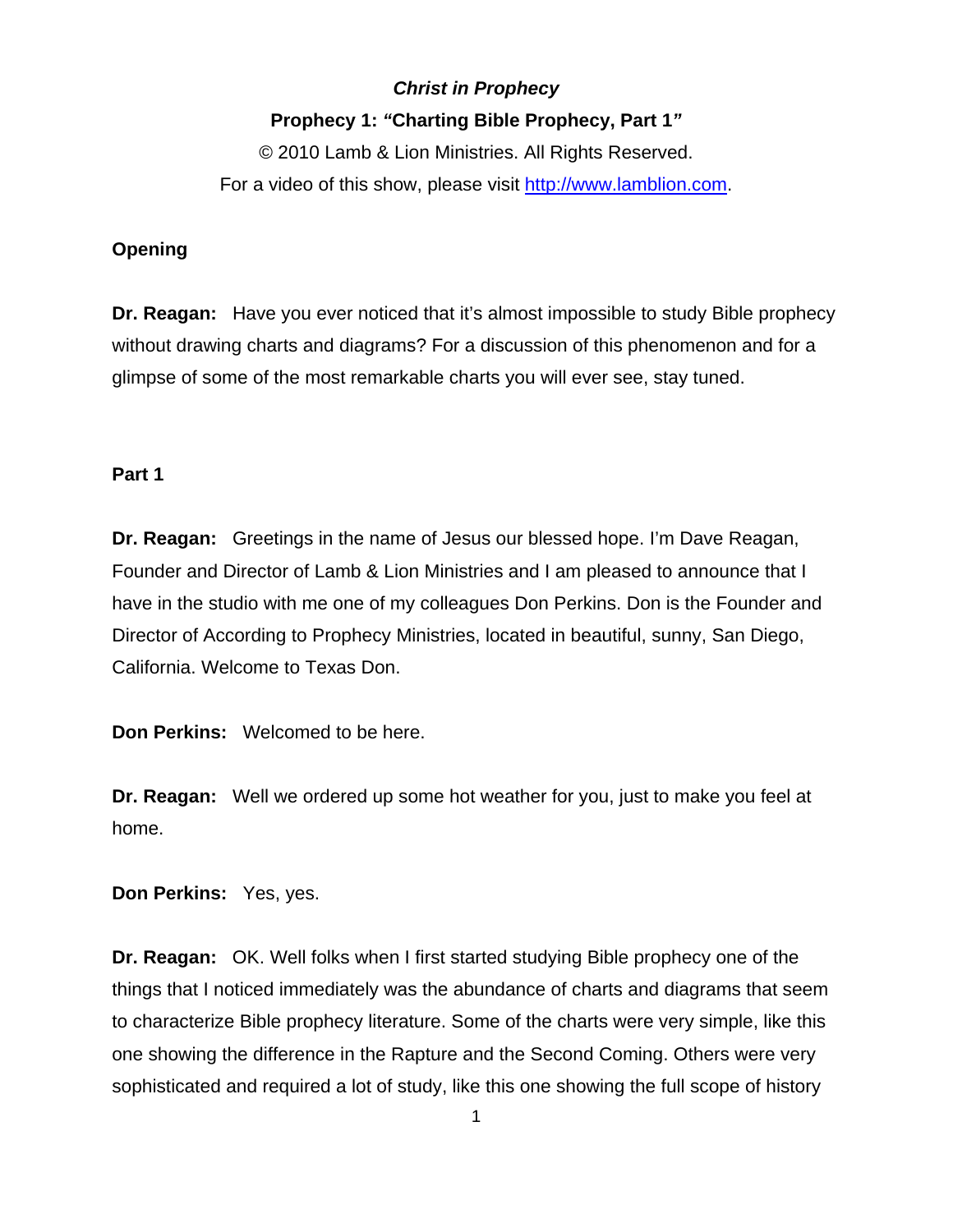from the Creation to the New Earth. Some were very confusing like this one that one of our viewers sent to me recently. You know, it reminded me of this cartoon showing a man standing on a ladder, involved in drawing a very large and complex chart while a group of men at the bottom of the ladder try to figure out the chart. The caption reads, "The elders try hard to make sense of Pastor Steve's third point." Don, tell me, why in the world do you think it is that the field of Bible prophecy is characterized by the use of so many charts and diagrams?

**Don Perkins:** Well Dave, I believe because the overall picture of prophecy is not really detailed. Bible prophecy charts really help in the way of piecing the prophecy program together.

**Dr. Reagan:** Yes.

**Don Perkins:** God has given one prophet a piece of the puzzle, another prophet a piece. A Bible prophecy chart brings all those pieces together to help us better understand.

**Dr. Reagan:** Well I think that's a good point Don, and it certainly is true. There is no place in the Bible you can turn to where it just says, "OK, here's what's going to happen in the end-times, bang, bang, bang, bang."

**Don Perkins:** Right.

**Dr. Reagan:** Right.

**Don Perkins:** You won't find it.

**Dr. Reagan:** He'll give a little piece to this prophet, a little of that and a little of that, and you have to really study, I mean really study.

**Don Perkins:** Yes.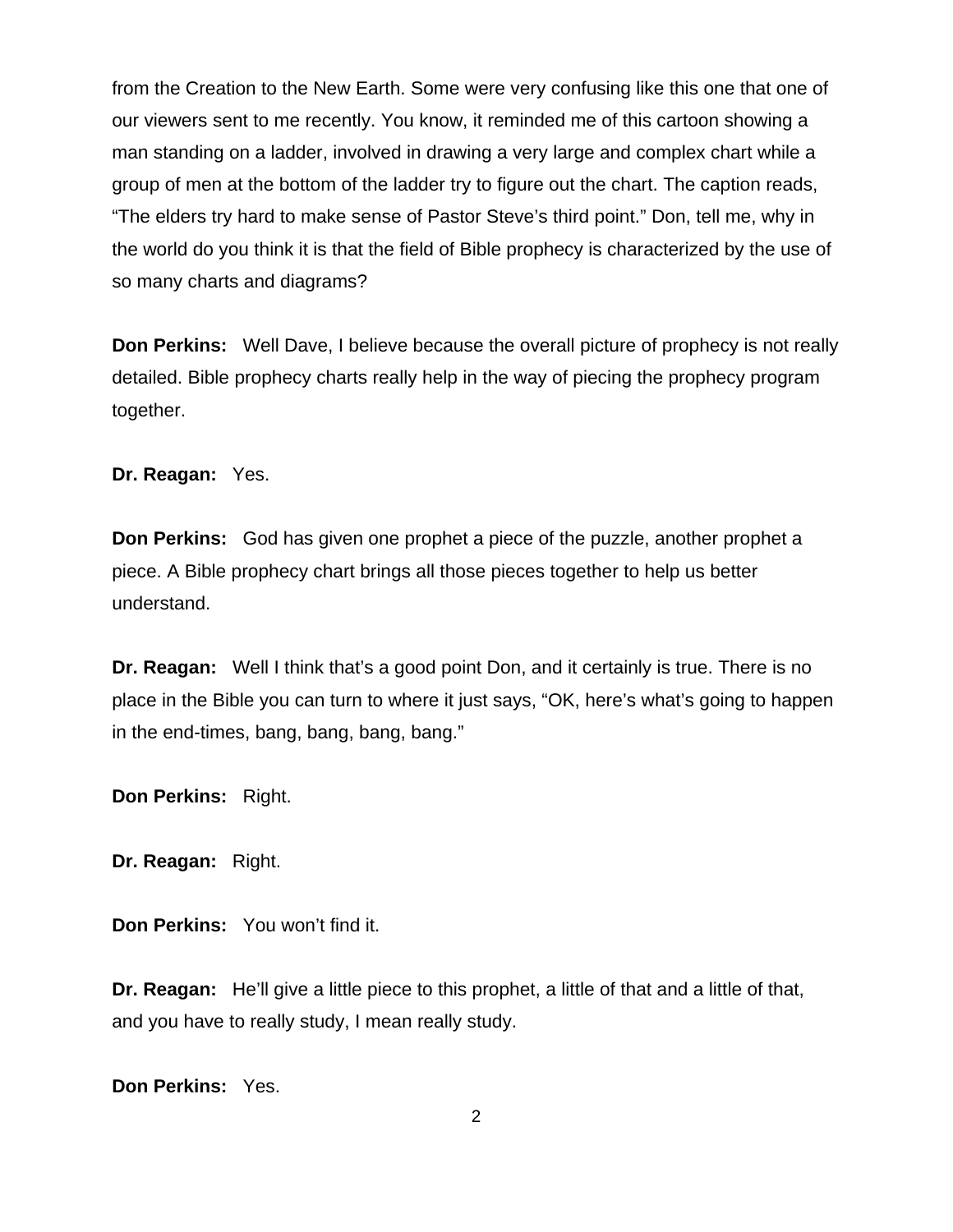**Dr. Reagan:** And you know that's a dirty word to a lot of people.

**Don Perkins:** Studying, yes.

**Dr. Reagan:** And you have to get into the Old Testament.

**Don Perkins:** That's true.

**Dr. Reagan:** A lot of people don't like that.

**Don Perkins:** That's true.

**Dr. Reagan:** And you have to piece all of that together and one of the best ways to do that is to put a chart together.

### **Don Perkins:** Yes.

**Dr. Reagan:** I'd like to give you an example folks of what we are talking about here. I'm going to turn over to 2 Peter chapter two and I want to show you an example of why sometimes it is so difficult to understand what's going on in the field of Bible prophecy. In 2 Peter chapter three, Peter is talking about the fact that in the end times, something's going to happen to the earth and it's going to be burned up with fire. He says, "Once it was destroyed by water, now it's going to be destroyed in the end times by fire." And here is what he says, he says, "The day of the Lord will come like a thief in which the heavens will pass away with a roar and the elements will be destroyed with intense heat and the earth and its works will be burned up." And that's all it says about the end times. "The Lord will come; the earth will be consumed by fire and burned up." Now, here's the point; if that was the only Scripture we had in the Bible about the endtimes…

## **Don Perkins:** Yes.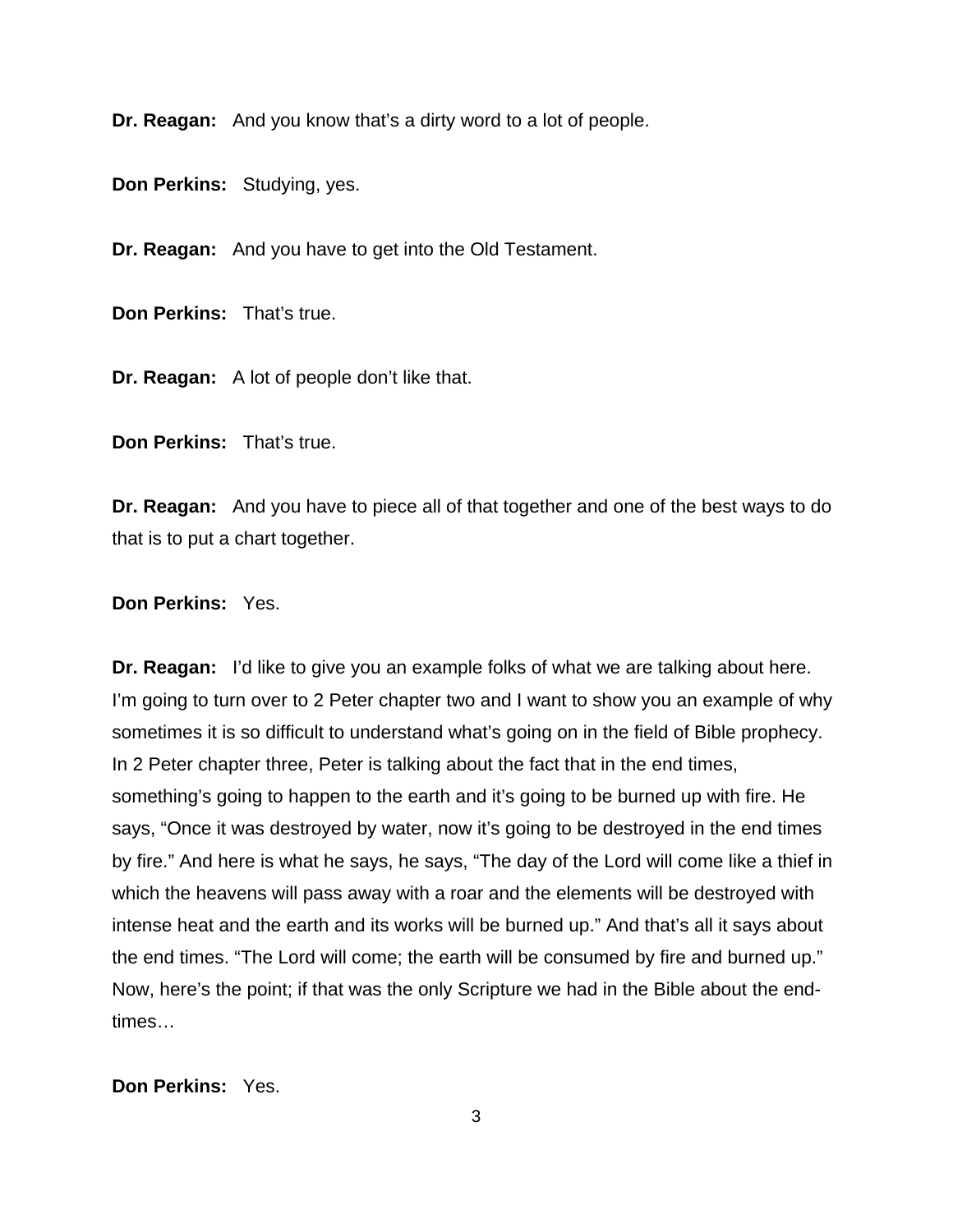**Dr. Reagan:** We would have to conclude that when Jesus comes back, the earth will be burned up with fire, right?

**Don Perkins:** Right, right.

**Dr. Reagan:** But that's not the only Scripture is it?

**Don Perkins:** That's right, that's not.

**Dr. Reagan:** There's many, many others. And when you look at all these others, you can see that when the Lord comes back, there's going to be other things going to happen first before the Earth is consumed with fire. And you have to piece all those things together.

**Don Perkins:** Yes.

**Dr. Reagan:** You cannot rely on one particular passage to decide what's going to happen in the end-times, right?

**Don Perkins:** That's right.

**Dr. Reagan:** This one is focusing on what's going to happen to the earth, but it doesn't focus upon the fact that Jesus is going to reign for a thousand years before the earth is burned up with fire.

**Don Perkins:** That's right.

**Dr. Reagan:** Give us another example of this Don.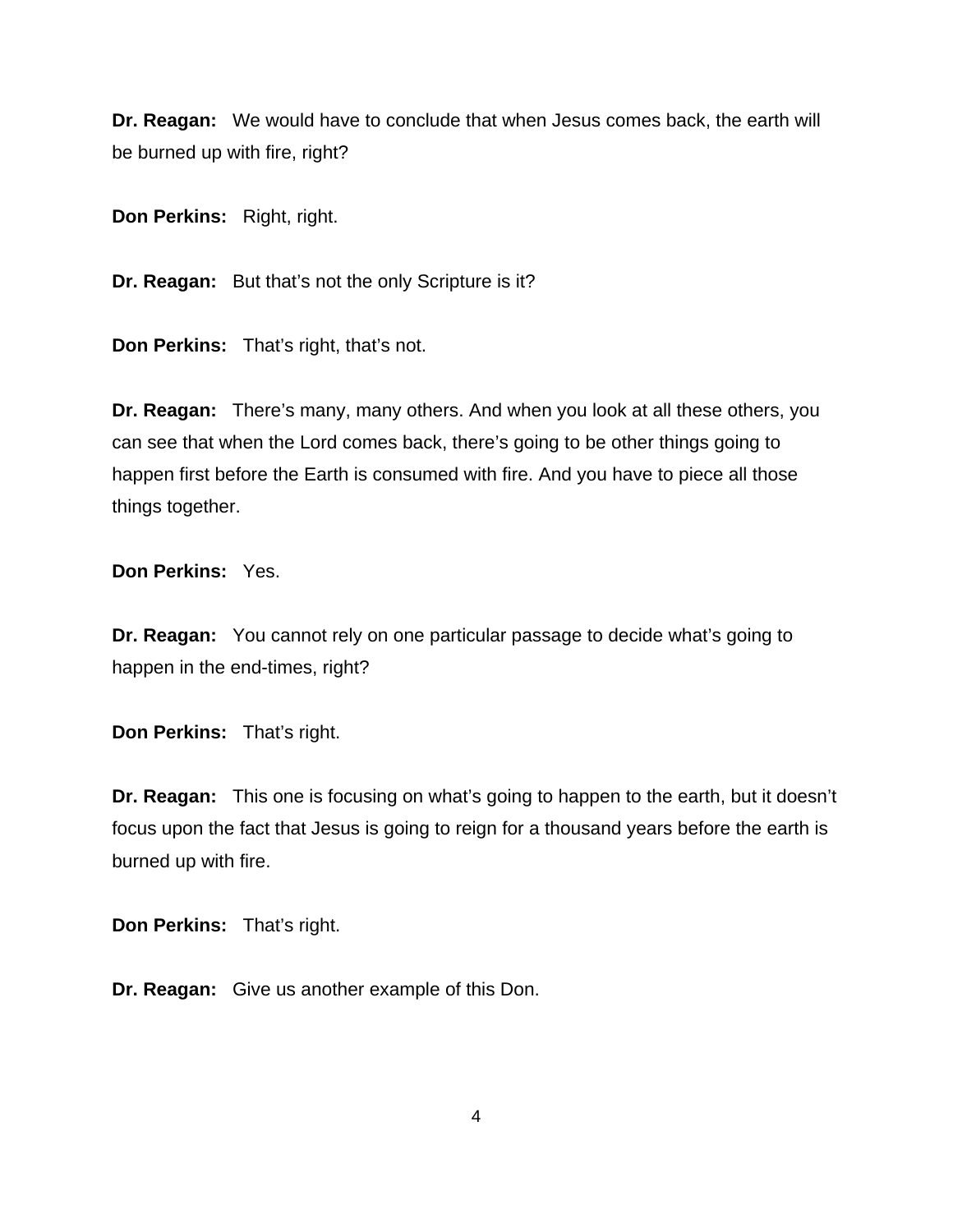**Don Perkins:** A good example Dave is in Zechariah 9, starting at verse 9 and really going 9, 10, and 12. Here we find the coming of Christ, Jesus literally coming into Jerusalem.

**Dr. Reagan:** Yeah, His triumphal entry.

**Don Perkins:** Triumphal entry.

**Dr. Reagan:** Verse 9.

**Don Perkins:** Verse 9, and then we go on and talk about His cutting off of Israel.

**Dr. Reagan:** Yeah, Israel being set aside.

**Don Perkins:** Right, in 70 A.D., we know that happened, and then chapter… it goes on to talk about the literal return of Christ, or the second coming. Now we know we have three pictures there that are rapid behind each other, but we know based on history and also on future events yet to happen, that those events could not have happened simultaneously right after each other.

**Dr. Reagan:** Yeah, this is very common in Bible prophecy.

**Don Perkins:** Yes.

**Dr. Reagan:** The prophet will look in the future, see things that are going to happen…

**Don Perkins:** Yes.

**Dr. Reagan:** And he describes them like they happen – bang, bang, bang, bang.

**Don Perkins:** Yes.

5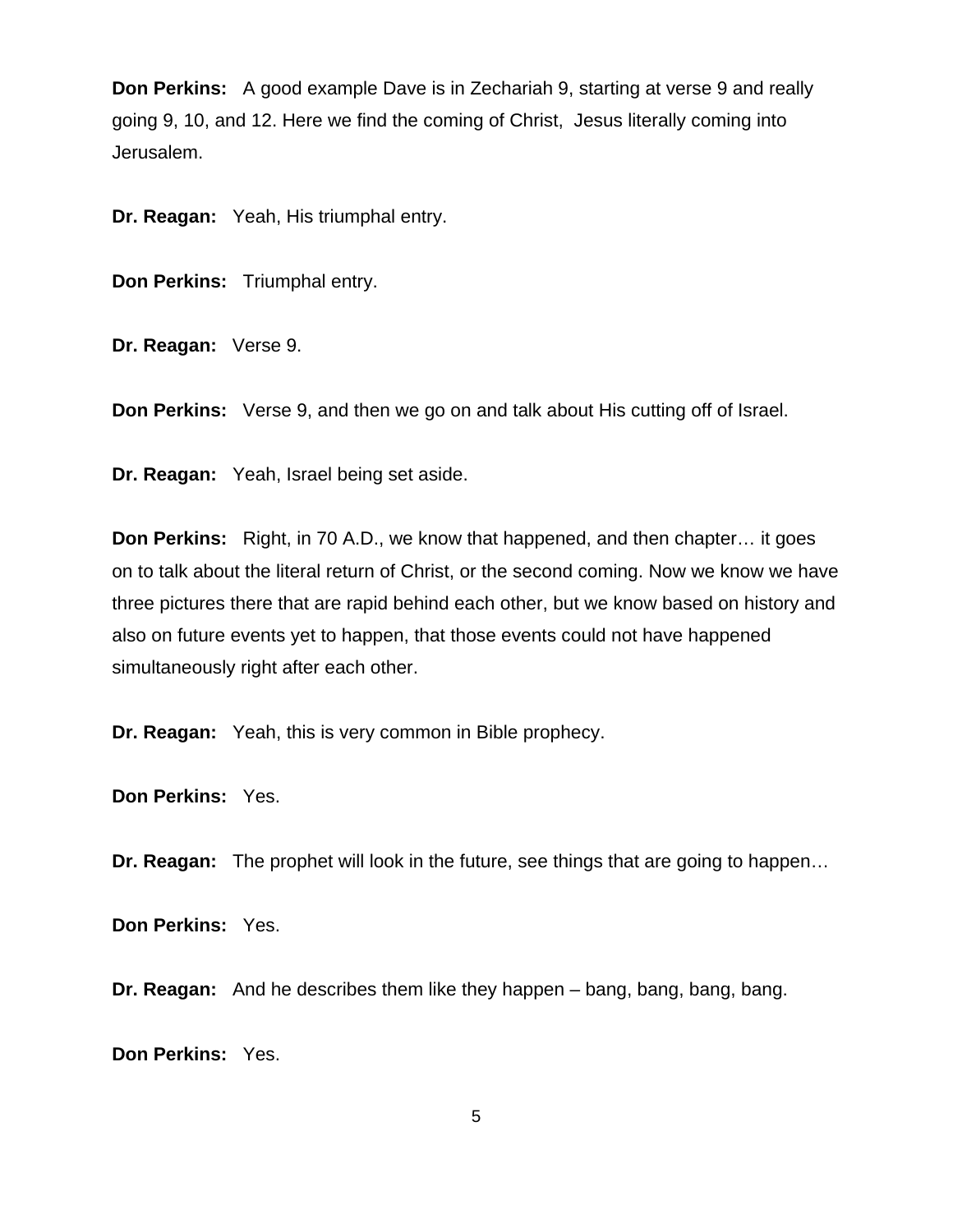**Dr. Reagan:** Here is the triumphal entry.

**Don Perkins:** Right.

**Dr. Reagan:** Immediately after that he talks about the setting aside of Israel.

**Don Perkins:** That's right.

**Dr. Reagan:** Immediately after that, the Second Coming.

**Don Perkins:** That's right.

**Dr. Reagan:** Well, we know from history, how many years was there between the triumphal entry and the setting aside of Israel?

**Don Perkins:** That was 40 years.

**Dr. Reagan:** Yeah, from 30 A.D. to 70 A.D.

**Don Perkins:** Forty years. And then from that point on to His return is nearly 2,000 years.

**Dr. Reagan:** That's right. And yet it looks here like its happening – bang, bang, bang. This is one of the problems in putting together Bible prophecy. Well another example is over in the book of Luke. We have Jesus going into the Synagogue in Nazareth, you remember that?

**Don Perkins:** Yes.

**Dr. Reagan:** And he gets up and in the Synagogue He reads a passage from the Old Testament, you'll find that over in, what is it, Luke chapter four I believe it is where He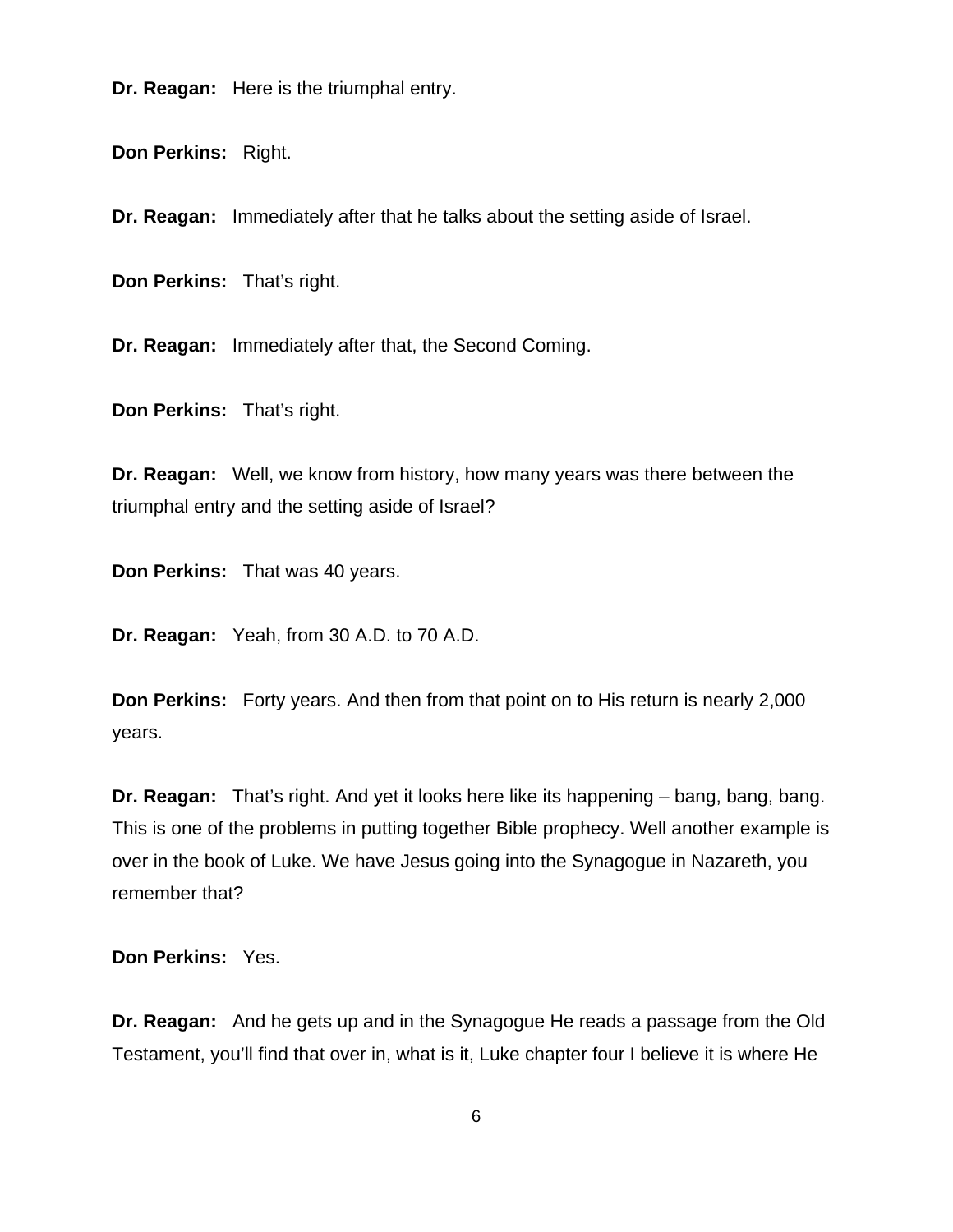stands up in the Synagogue and He reads this passage from the Old Testament. And the interesting thing is that He reads only a portion of the passage.

**Don Perkins:** Yes.

**Dr. Reagan:** A lot of people don't realize that, but He just reads a portion. He reads from Isaiah 61, and He talks about "The Spirit of the Lord..."

**Don Perkins:** Right.

**Dr. Reagan:** "…is upon Me, He has anointed me to preach the gospel to the poor, He has sent me to proclaim release to the captives and recovery of sight to the blind, to set free those who are downtrodden, to proclaim the favorable year of the Lord."

**Don Perkins:** Yes.

**Dr. Reagan:** Right?

**Don Perkins:** Yes.

**Dr. Reagan:** And He stops reading.

**Don Perkins:** In the middle of the passage.

**Dr. Reagan:** In the middle of a sentence He stops reading. Now why in the world does He stop reading? Because if you go over to Isaiah 61, you will see that the next phrase is that He has not only called me to proclaim the favorable year of the Lord, but also to proclaim the "Day of Vengeance of our God." But that's the Second Coming.

**Don Perkins:** That's right.

**Dr. Reagan:** So He stopped reading.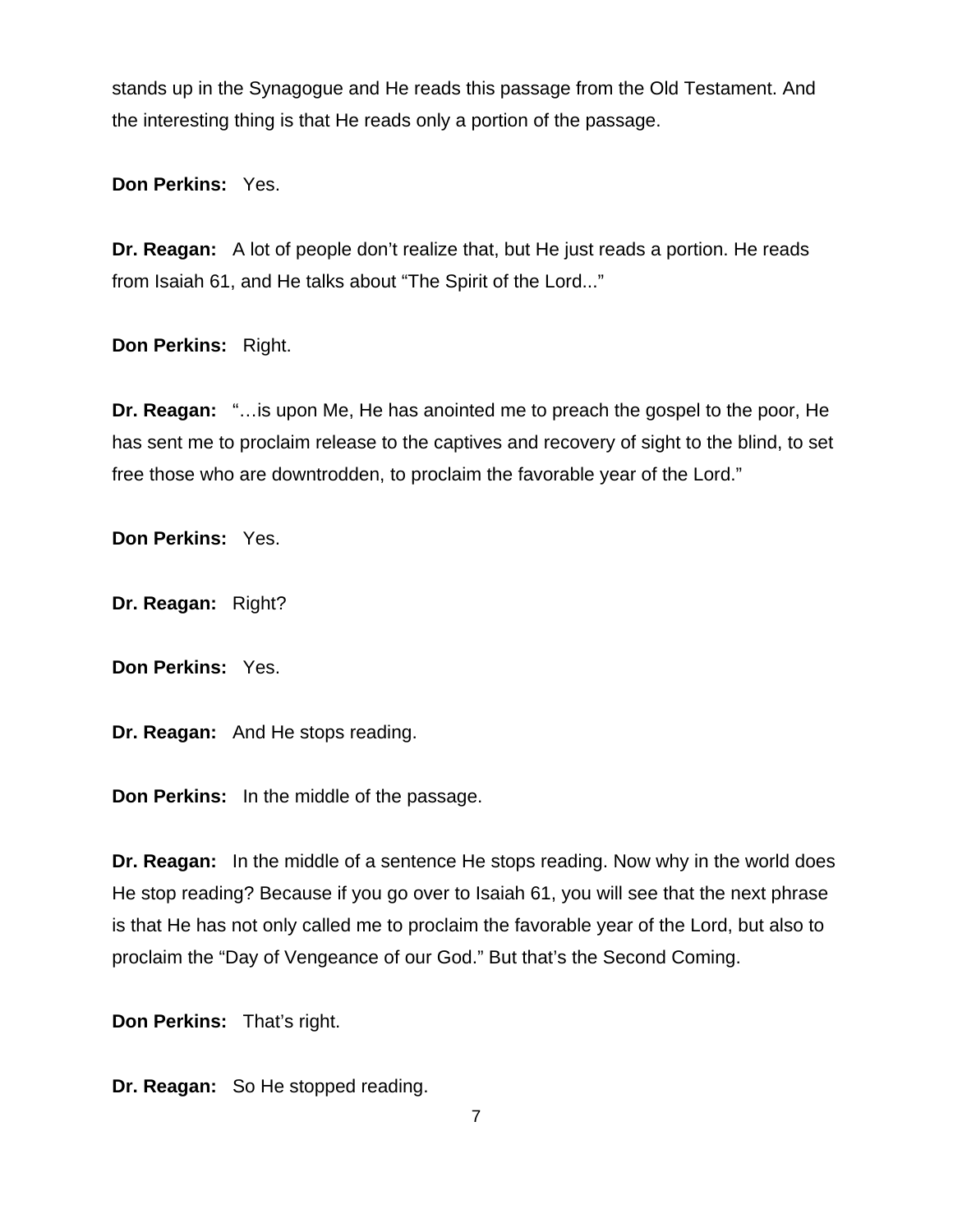**Don Perkins:** That's right.

**Dr. Reagan:** And yet in this passage it puts the First Coming and the Second Coming together just like that.

**Don Perkins:** And you know Dave, it was good for Israel that He stopped at that point.

**Dr. Reagan:** Yeah.

**Don Perkins:** Because…

**Dr. Reagan:** So you know, this is one of the things that's difficult for people to understand about Bible prophecy and that's the reason we need these charts so much.

**Don Perkins:** Well folks, as you can see from these examples we have given you, that Bible prophecy can be confusing without charts to tie it all together, and I tell you what, let's pause for a moment for a message about my latest book and when we return, we're going to introduce you to the most remarkable chart makers in all of the history of Bible prophecy literature.

## **Part 2**

**Dr. Reagan:** Welcome back to our discussion of Bible prophecy charts. Many different people have drawn a lot of Bible prophecy charts over the years. But folks the Michelangelo of this field was a man named Clarence Larkin, who lived from 1850 to 1924. Larkin grew up in the state of Pennsylvania. He became a Christian at age 19 and felt called immediately to enter the ministry. However, no opportunity opened up for him, so he proceeded to college where he earned a degree, in of all things, mechanical engineering. He became a professional draftsman and then became a teacher of the

8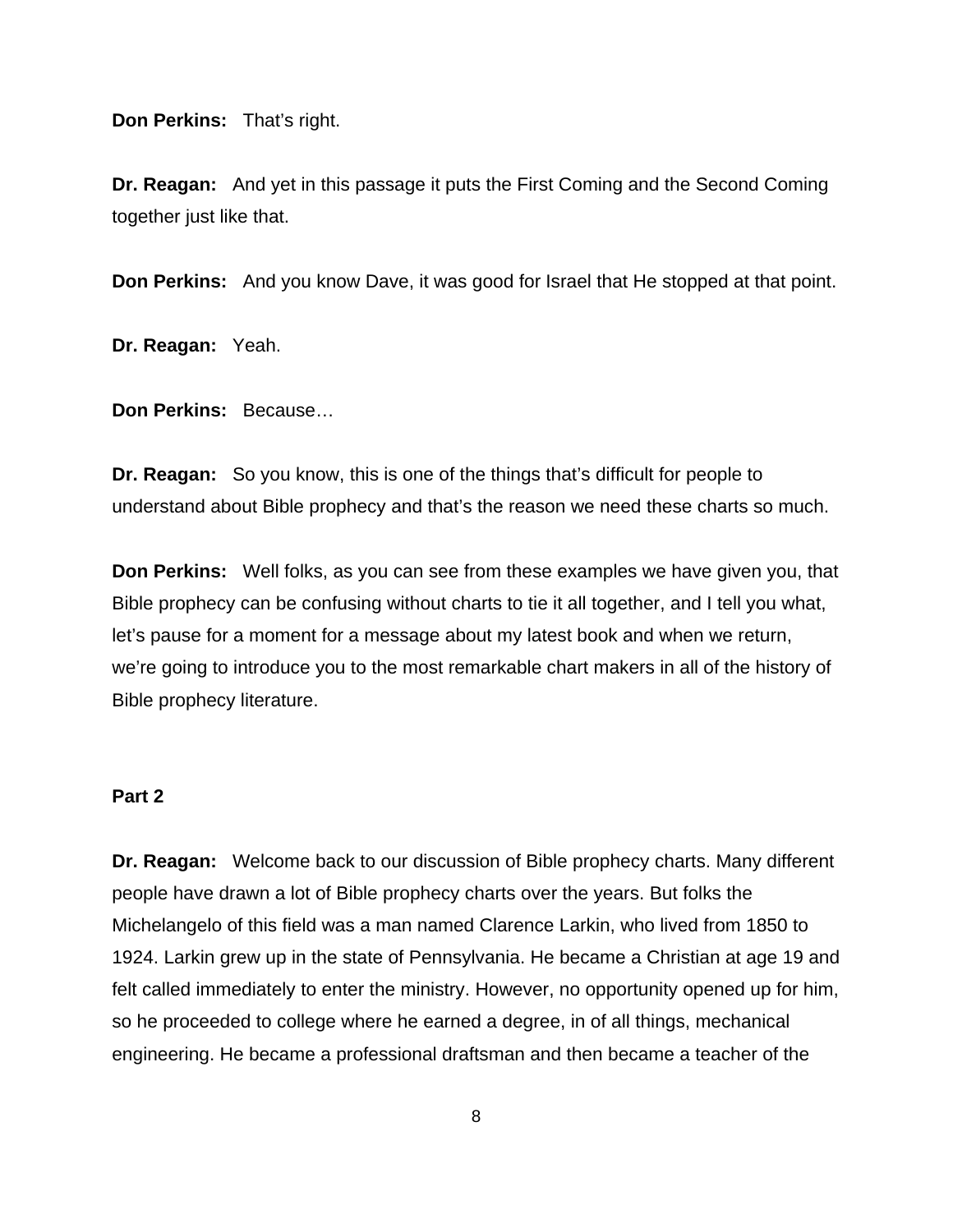blind. Later on he said he felt that his work with the blind cultivated his descriptive abilities.

**Don Perkins:** But Larkin was not happy. He wanted to be a full time minister, so in 1882, at the age of 32, he became a Baptist pastor, and for the next 30 years he served churches in Pennsylvania. During that time he studied Bible prophecy in detail and began to illustrate his discoveries in masterful drawings utilizing his mechanical drawing skills.

**Dr. Reagan:** In 1918 Larkin published this book called *Dispensational Truth.* It has been a bestseller ever since. And to get a feel for it, let's take a look at a few of the charts. Here is one that Larkin called "The Mountain Peaks of Prophecy." In this chart he attempts to illustrate the point that when a prophet was given a glimpse into the future, he often saw a series of events that appeared to occur in rapid succession, when in reality they were separated by many years. So the perspective of the prophet was like a person looking down a mountain range seeing peaks, but not seeing the valleys that separate them.

**Don Perkins:** Here's another of Larkin's charts that illustrate the book of Revelation in detail. It starts with the current Church Age, proceeds into the Tribulation with all its various judgments and concludes with a thousand years of the Millennium, and the eternal state on the New Earth. As you can see, these are highly detailed charts that require a lot of study.

**Dr. Reagan:** Don, when you first started your Bible prophecy ministry, I know that one of the very first projects you had was the design of a Bible prophecy chart. Is that right?

**Don Perkins:** Yes, yes, yes.

**Dr. Reagan:** Well, we're going to find out more about that a little later. You know Don, I did the same thing when I started this ministry. I sat down and devoted hours of my time to designing an overview chart of end-time events stretching from the Church Age

9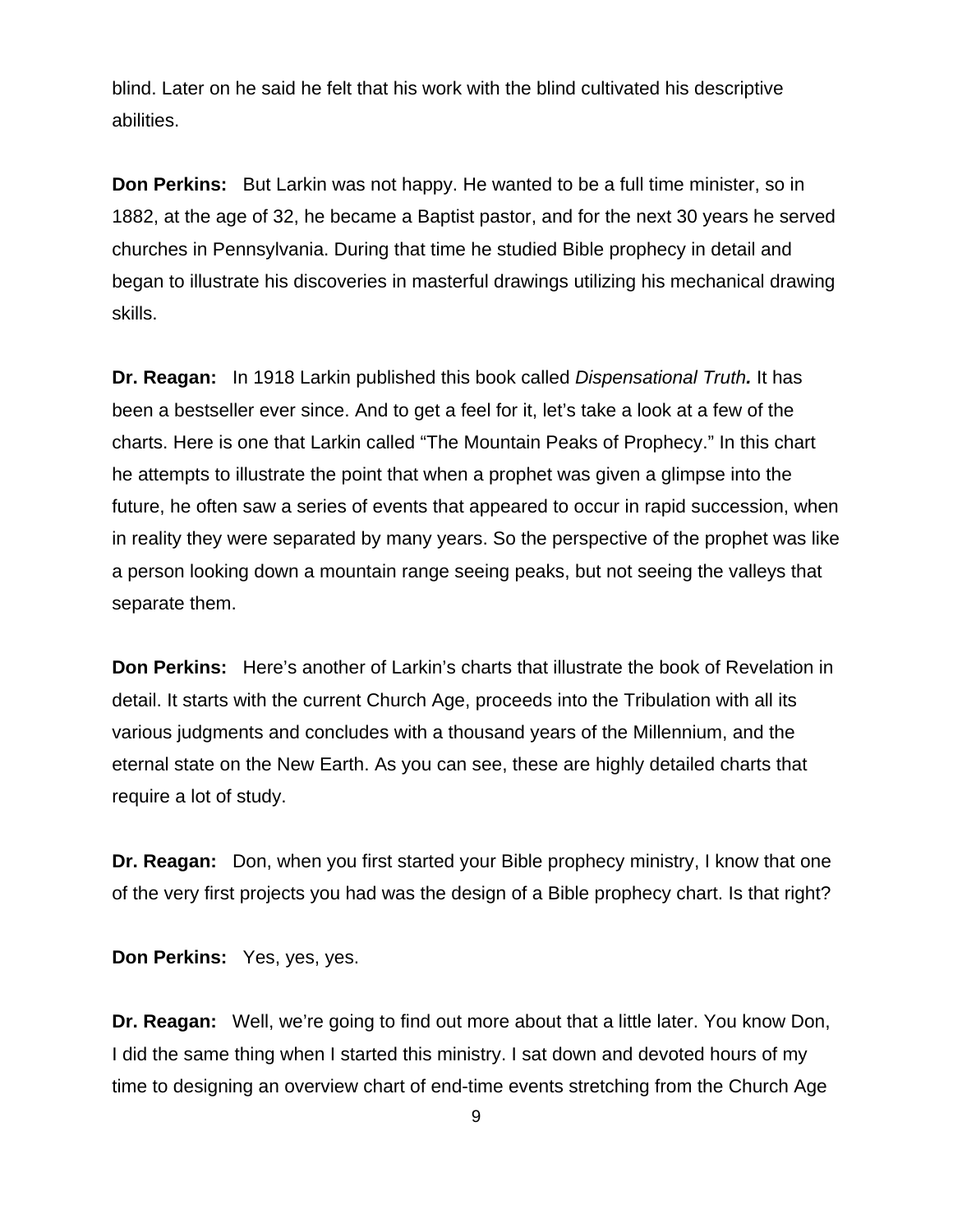through the eternal state. It's a chart that has helped many people over the years to understand the relationship of end-time events. I tell you what folks, we're going to take a brief break to tell you about another Bible prophecy study resource produced by this Ministry, and when we return, we will show you some giant charts, and folks, I mean giant, that were used by preachers in the 1920s and '30s.

#### **Part 3**

**Dr. Reagan:** My guest, Don Perkins, and I have been discussing the use of charts and diagrams to illustrate the truths of Bible prophecy.

**Don Perkins:** We pointed out earlier the man who made the use of charts so popular was Clarence Larkin, who published a book of Bible charts in 1918. The book was entitled *Dispensational Truths.* For 20 years thereafter, from 1920 to 1940, Bible prophecy teachers often used giant versions of Larkin's charts to illustrate their sermons and teachings about Bible prophecy. This was before the days of slide projectors and digital projectors.

**Dr. Reagan:** Don and I would like to show you two examples of these giant charts. The ones we have here were used by a circuit-riding preacher in North Texas in the 1920s. They were later put in storage where I am sorry to say they were damaged by water, but we have restored them and we would like to show them to you. But I tell you what, before we do that, I'd like for us to pause for a song by Jack Hollingsworth of Acts 29 Ministries. The song is one of the greatest ever written about the Lord's return. It is entitled "Midnight Cry."

#### **Part 4**

**Dr. Reagan:** Well folks, here we are with one of our giant charts, and I mean giant. This one, believe it or not, illustrates the Book of Daniel, and over here in this corner it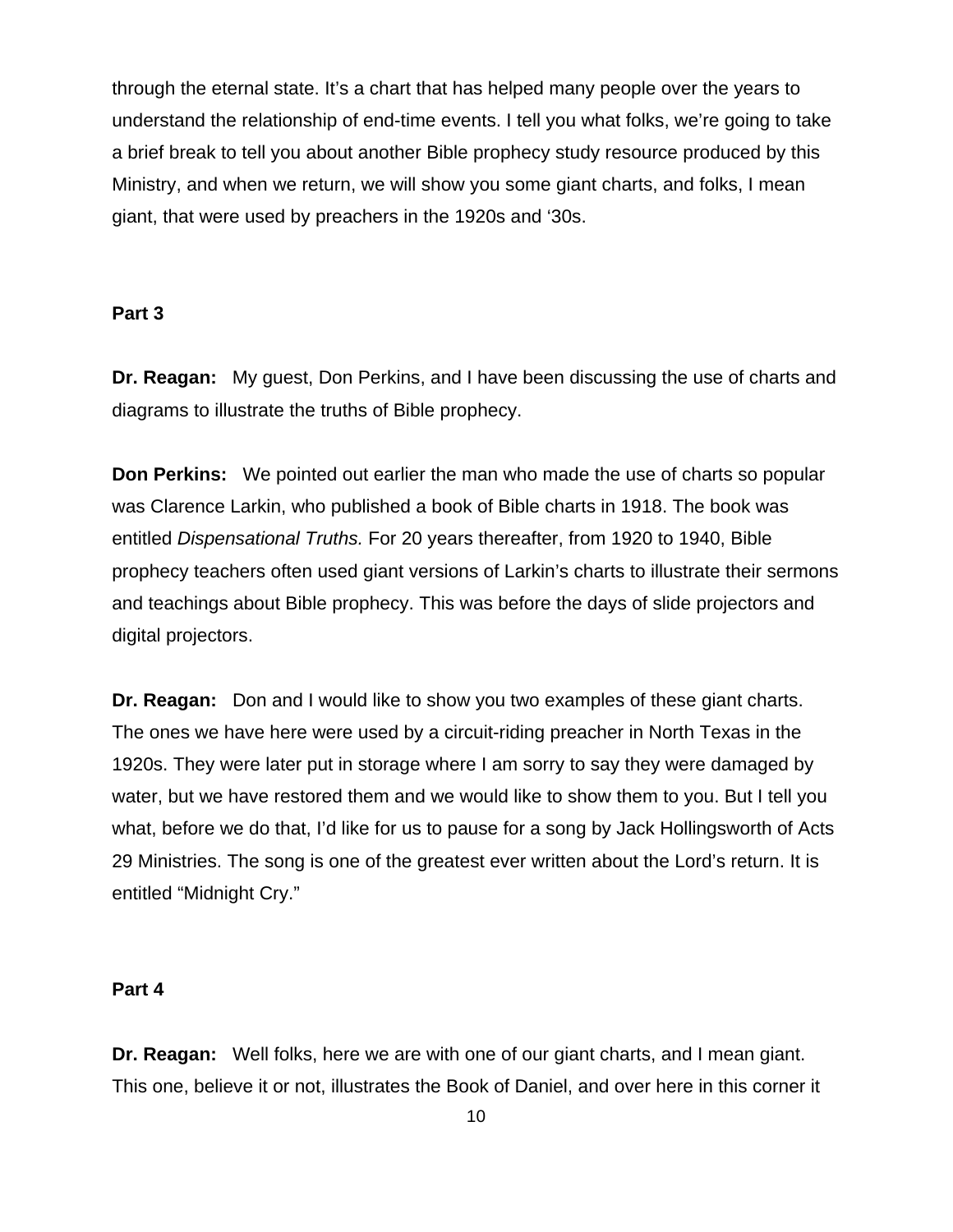says that it was drawn by W.L. Wood in Ft. Worth, Texas, by permission of Clarence Larkin. So this is just a super sized version of one of the charts that you would find in Clarence Larkin's book. You know this was taken around during the time when they did not have digital projectors and slide projectors and a person would set it up in front of the Church and run from one end to the other and teach the book of Daniel. I can see you are biting at the bit, brother.

**Don Perkins:** Dave, I can teach from this chart.

**Dr. Reagan:** Well all right, let's see you do it.

**Don Perkins:** Well, I like this chart because it's a chart of Daniel. Here we have Daniel chapter two, with Nebuchadnezzar's image.

**Dr. Reagan:** OK.

**Don Perkins:** This image is a wonderful image showing the Gentile kingdoms from Nebuchadnezzar's time on into the future.

**Dr. Reagan:** And I guess he's laid it on the side so that he can keep the horizontal view here.

**Don Perkins:** Yeah, to give a good panoramic view…

**Dr. Reagan:** Well tell us about this image.

**Don Perkins:** Well, this image here, we have first of all the head of gold, which represents Nebuchadnezzar's kingdom.

**Dr. Reagan:** OK.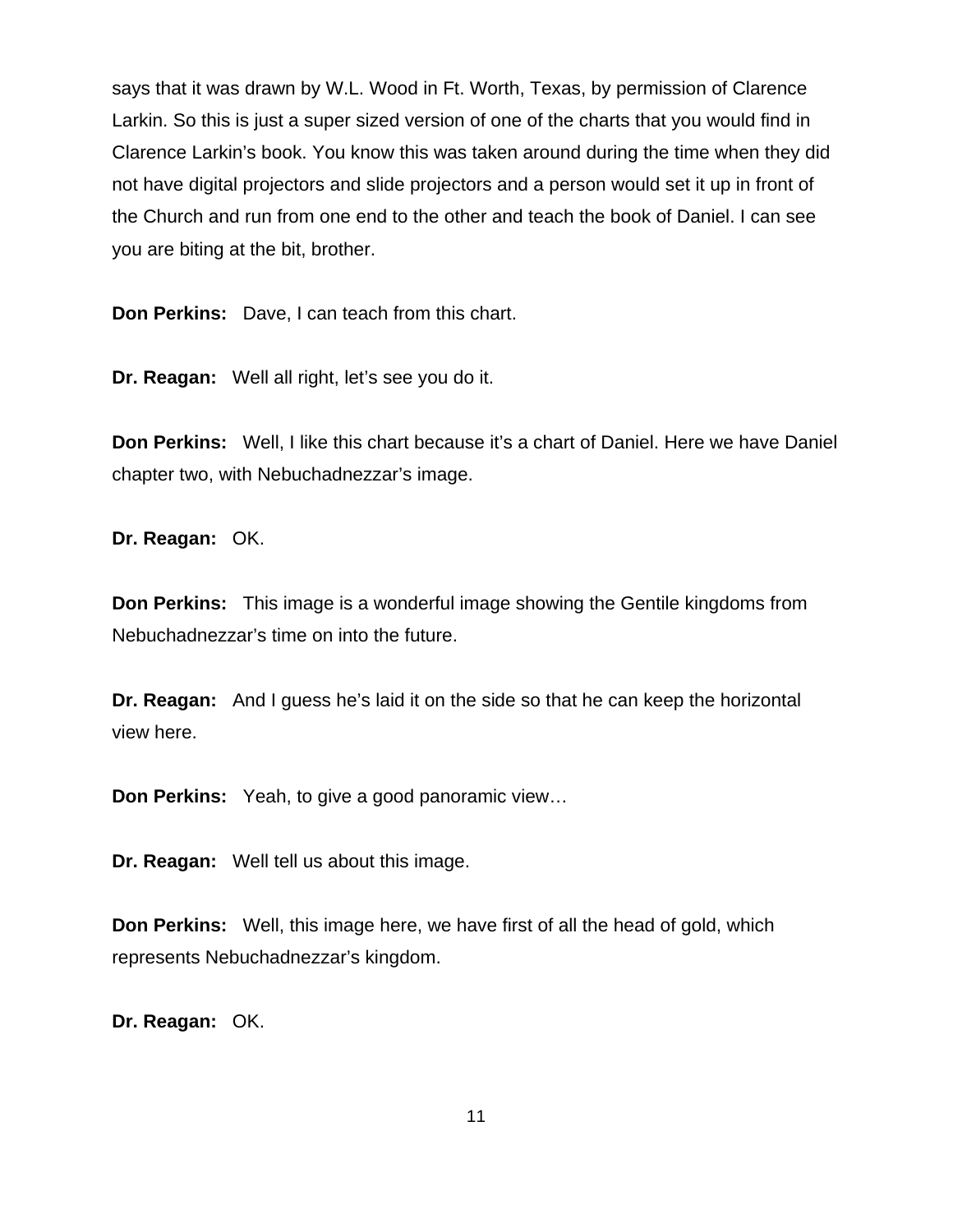**Don Perkins:** The next one was preceded by the breast and chest of silver, which was the Medo-Persian Empire.

**Dr. Reagan:** OK.

**Don Perkins:** And then we have the thighs of brass, which represented Alexander the Great.

**Dr. Reagan:** OK.

**Don Perkins:** Then we move on to the legs of iron, which represent the eastern and western divisions of the Roman Empire.

**Dr. Reagan:** OK. Well, let's just stop before we go beyond that. You know it just occurs to me that what you are really saying here is that Daniel wrote history in advance…

**Don Perkins:** In advance.

**Dr. Reagan:** Better than anybody probably has written it afterwards.

**Don Perkins:** That's true.

**Dr. Reagan:** Because that's exactly what happened isn't it?

**Don Perkins:** It's amazing.

**Dr. Reagan:** You had the Babylonian Empire, succeeded by the Medo-Persian, succeeded by the Greek Empire, then the Roman Empire, but now, what is this out here, this iron and clay?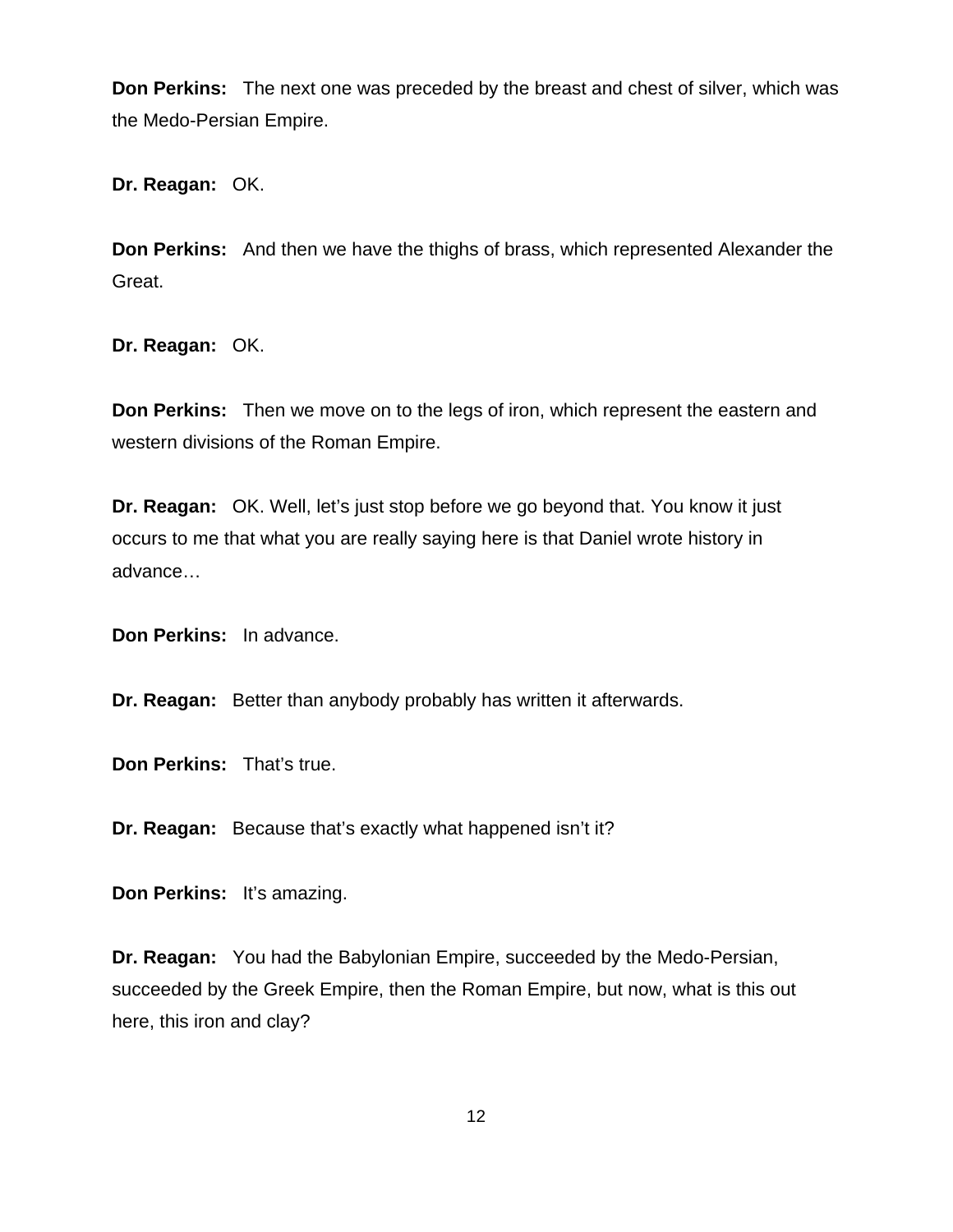**Don Perkins:** Well in Nebuchadnezzar's dream he actually saw the iron and clay of his feet.

**Dr. Reagan:** Yes.

**Don Perkins:** And the ten toes. This Dave, goes into the future, this goes past our day here. This is during the time of the Great Tribulation, during the Antichrist's kingdom. He'll actually head up this empire.

**Dr. Reagan:** And iron and clay don't mix.

**Don Perkins:** Don't mix.

**Dr. Reagan:** So we're talking really here about a sort of loose confederation of Nations in the end-time that would represent a revival of the Roman Empire.

**Don Perkins:** That's right because…

**Dr. Reagan:** And that's never been in history.

**Don Perkins:** That's right because iron is inside of the feet of clay, and again we see the iron…

**Dr. Reagan:** And because it's never been in history, we know it's future, and yet we're living in a time when we are seeing this happen.

**Don Perkins:** It's coming together right now before our very eyes.

**Dr. Reagan:** The European Union.

**Don Perkins:** That's right, that's right.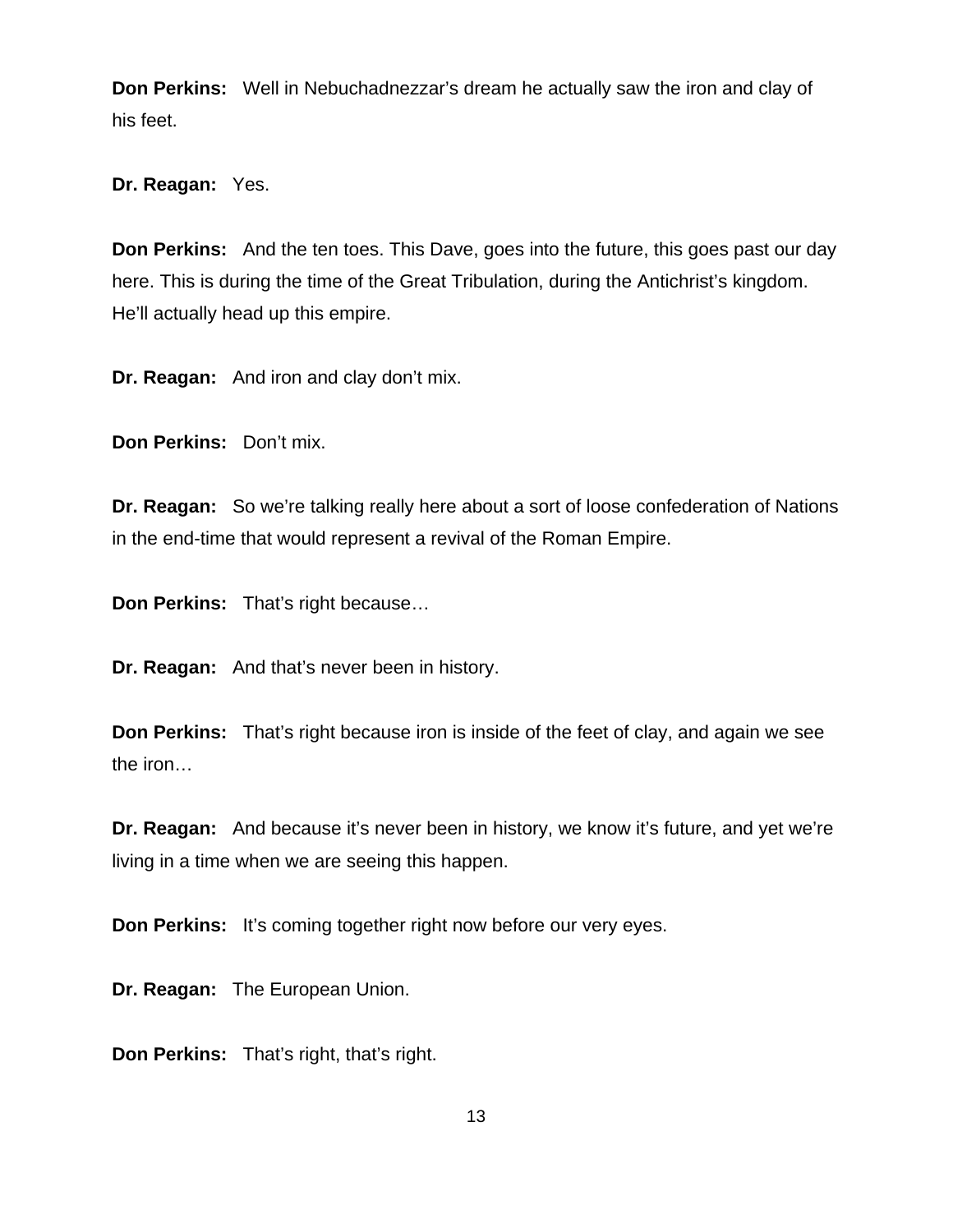**Dr. Reagan:** OK, now what is this right up here?

**Don Perkins:** Well, Daniel went on to see that at the close of this image, the Bible said that there was a stone that was hewn out of the mountain. This stone represents Jesus Christ destroying the Antichrist kingdom.

**Dr. Reagan:** Yeah, he hits these feet and the whole thing collapses.

**Don Perkins:** The foundation falls.

**Dr. Reagan:** So this is the last world empire.

**Don Perkins:** Yes.

**Dr. Reagan:** Succeeded by the Eternal Empire.

**Don Perkins:** That's right. What I love too, it says that this kingdom filled the whole earth, which represents the Millennial reign of our Savior.

**Dr. Reagan:** Wow! Amen! Amen!

**Don Perkins:** It's going to be exciting.

**Dr. Reagan:** Now what in the world is all of this about right down here?

**Don Perkins:** Well, what I like about this part Dave is that Daniel also had a vision that coincided with Nebuchadnezzar's dream.

**Dr. Reagan:** Yeah, later on.

**Don Perkins:** Later on. And his dream actually gives us a little bit more detail in regards to the Gentile Empires that have come against Israel.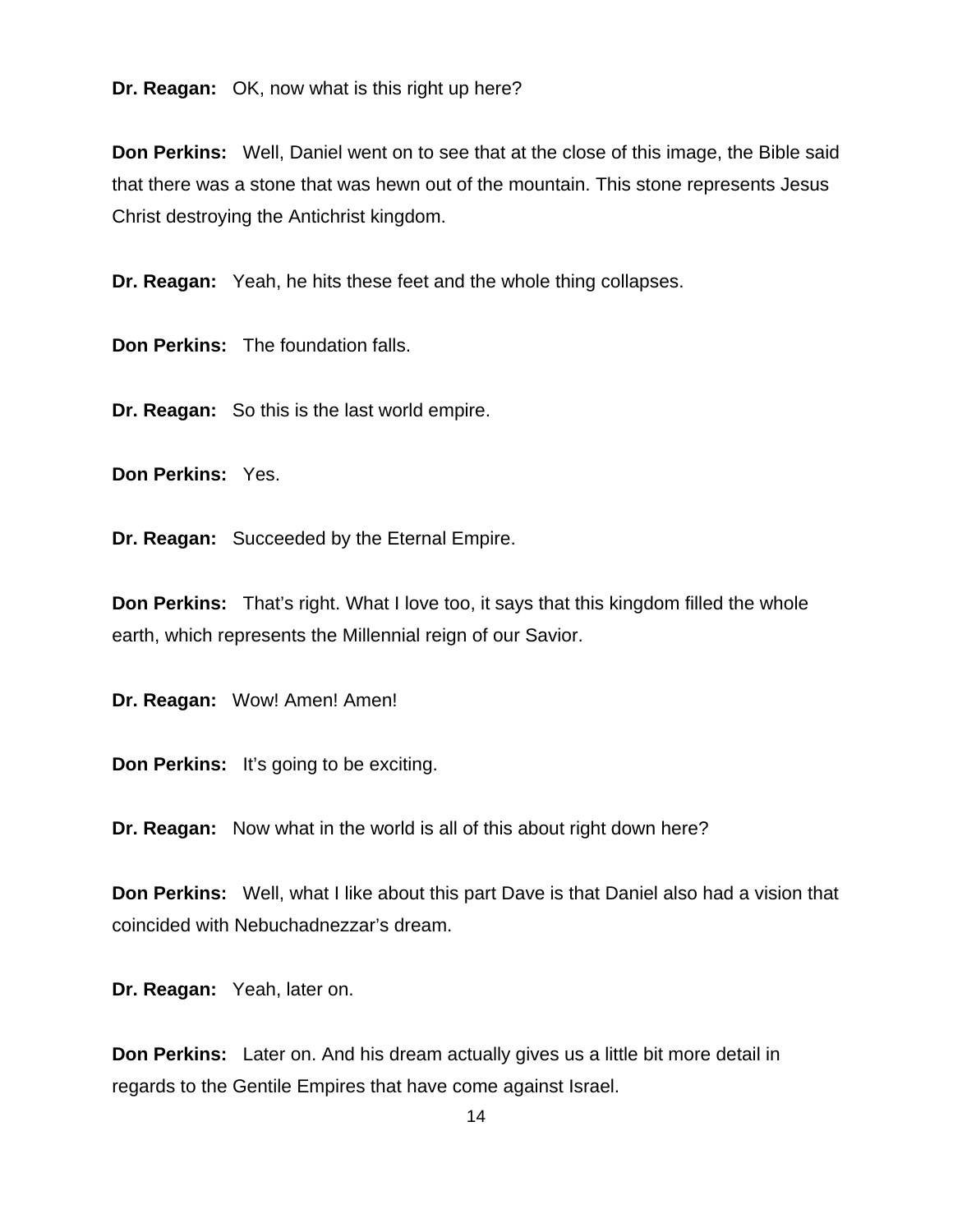**Dr. Reagan:** OK. So he saw a lion…

**Don Perkins:** Which represented the Babylonian Empire.

**Dr. Reagan:** Followed by a bear.

**Don Perkins:** A bear, which was the Medo-Persian Empire.

**Dr. Reagan:** Followed by a leopard.

**Don Perkins:** A leopard was the Grecian Empire.

**Dr. Reagan:** And then this terrible image, this really terrible one.

**Don Perkins:** The Bible calls it an undescript beast, but it had ten horns, and from that a little horn would rise up.

**Dr. Reagan:** Yes.

**Don Perkins:** Which represents the man of sin the Antichrist who would later rule the empire.

**Dr. Reagan:** So it's the same succession of empires, confirmed to Daniel in a dream.

**Don Perkins:** Yes, yes.

**Dr. Reagan:** But presented in a different way.

**Don Perkins:** That's right.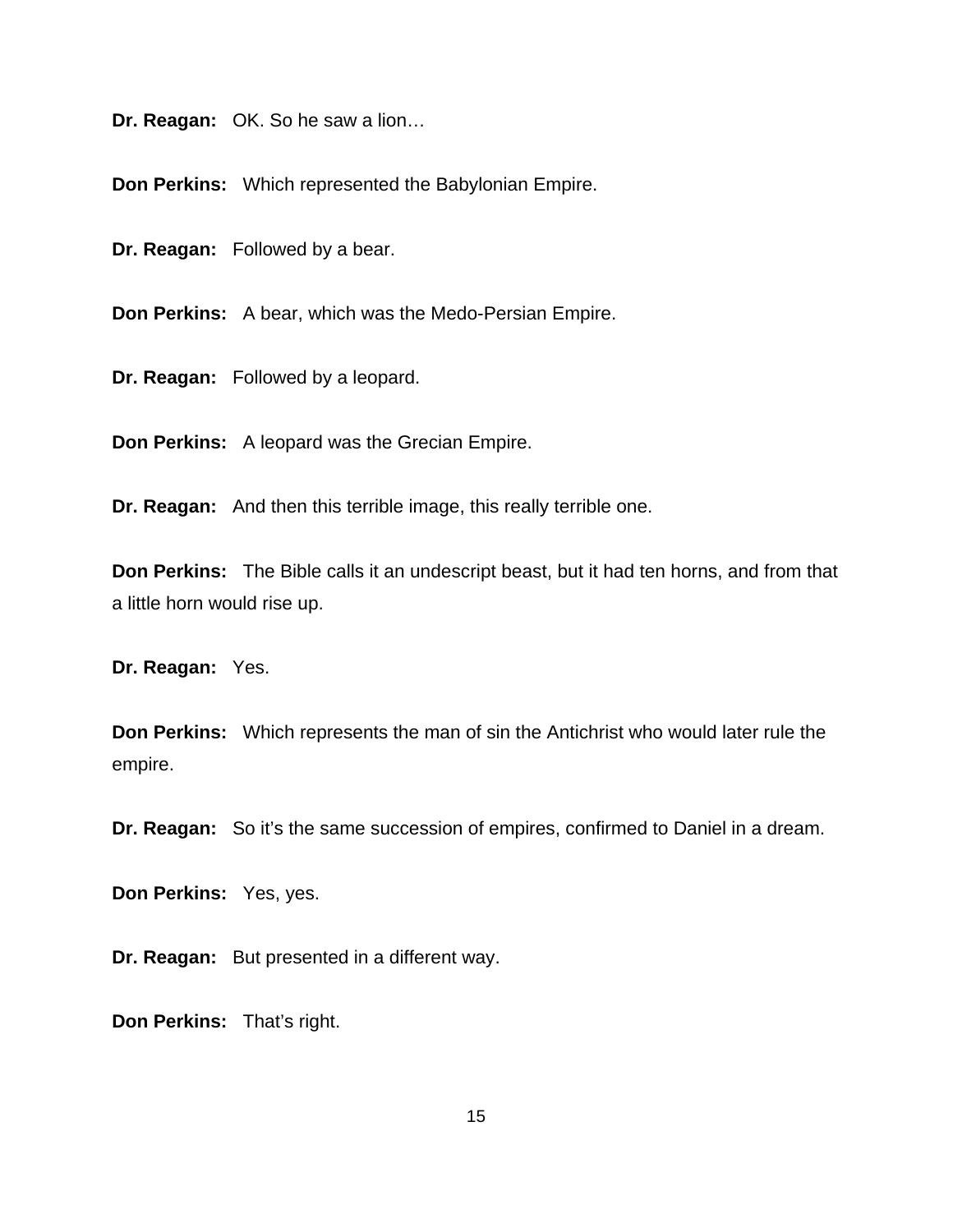**Dr. Reagan:** To Nebuchadnezzar these are great, these are glorious, they are wonderful because that's the way people see world empires.

**Don Perkins:** That's right. That's right.

**Dr. Reagan:** But in God's eye, He sees them as ravaging beasts.

**Don Perkins:** Yes.

**Dr. Reagan:** Horrible things.

**Don Perkins:** What I also like about it Dave, it also shows the power of God too, because each kingdom was succeeded by a lesser power or either a lesser metal. Here we have a head of gold, silver, brass, iron, here you have the lion, the bear, the leopard, and then the undescript beast.

**Dr. Reagan:** Yes, yes, yes.

**Don Perkins:** God humbled the Gentile kingdoms and again it goes on into the future. It's a powerful chart.

**Dr. Reagan:** Well it is a powerful chart and I think anybody who would see this and hear somebody preach on it would go away with it really burned into their memory.

**Don Perkins:** Yes, this is a good chart for the book of Daniel. It really is because, you know, as people study this chart, I mean if they don't understand, this chart will help them to see it.

**Dr. Reagan:** OK. Well I tell you what, this particular chart is in Clarence Larkin's book called *Dispensational Truth* and I would encourage our viewers to get a copy of that book. We don't sell it through this ministry but it's available at Christian Bookstores, so you get a copy of that, I guarantee you once you start reading it, you'll be up for three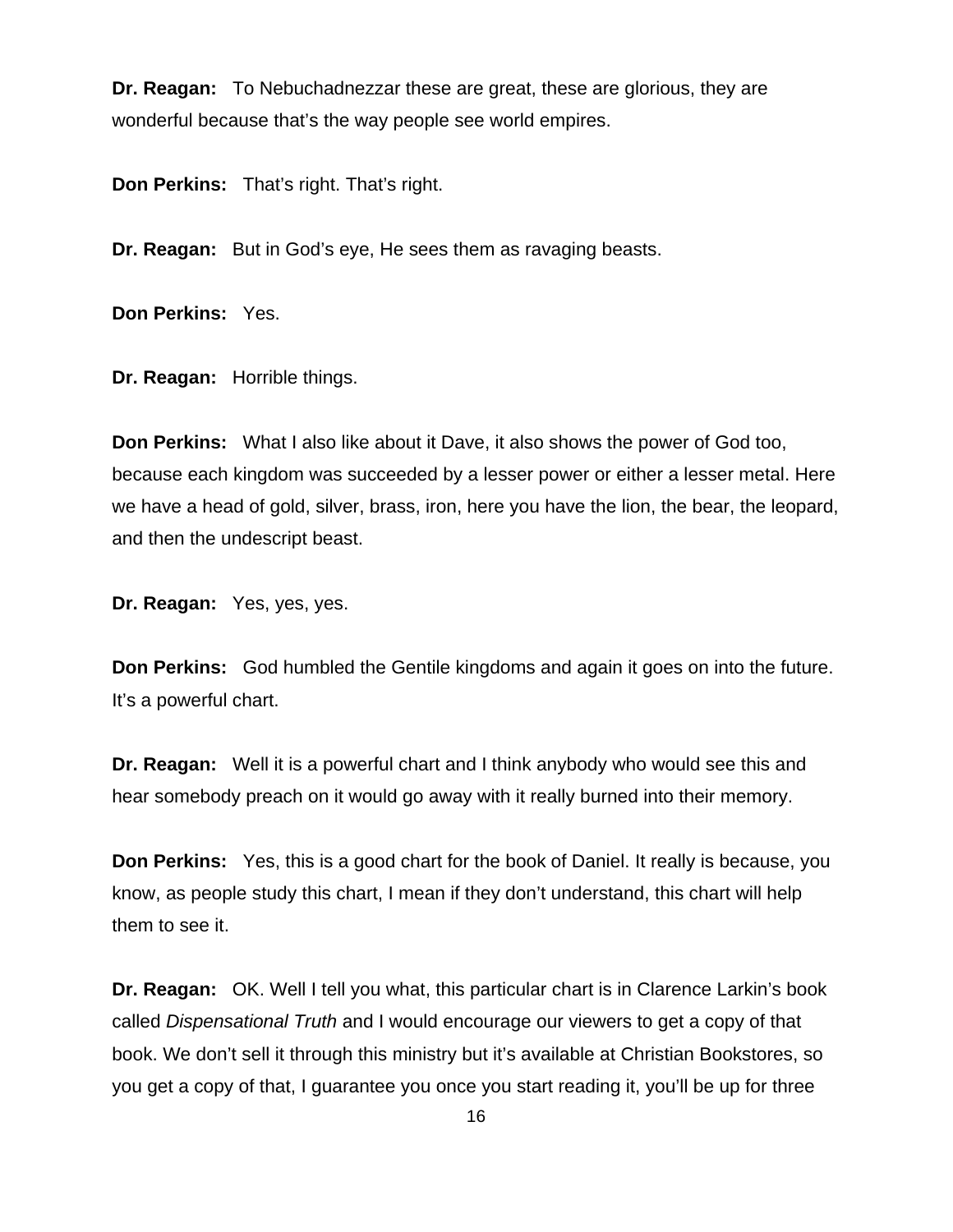nights in a row studying those charts. Folks, we're going to take a brief break to tell you how you can get in touch with Don's ministry. And when we return, we'll take a look at another of these fascinating giant charts.

## **Part 5**

**Don Perkins:** Well folks, as you can see, we have another giant Bible prophecy chart here. It deals with the Jewish Feasts. Dave, can you explain this chart to us?

**Dr. Reagan:** Well, yes I can Don, but you're not going to put me off like that brother, you're going to have to help me explain this chart.

**Don Perkins:** I'll help you.

**Dr. Reagan:** I tell you what folks, let's begin, first of all let me just explain that this chart was so badly damaged that we're not able really to show you the top part of it, but this will be sufficient, and it's a wonderful chart. It's a chart of the Jewish Feasts. There were seven feasts of Israel, and the first was Passover, and then came the Feast of Unleavened Bread. And then came the Feast of First Fruits, and 50 days later came the Feast of Harvest, which was known in the Greek language as the Feast of Pentecost. What were the last three feasts Don?

**Don Perkins:** Then you had the Feast of Trumpets.

**Dr. Reagan:** Yes.

**Don Perkins:** And then the Feast of the Day of Atonement, or Yom Kippur. And then we had the Feast of Tabernacles.

**Dr. Reagan:** Ok. Now the first three occurred in rapid order, in a week's time, in the spring of the year, in March or April, depending on how the calendar fell. Fifty days later,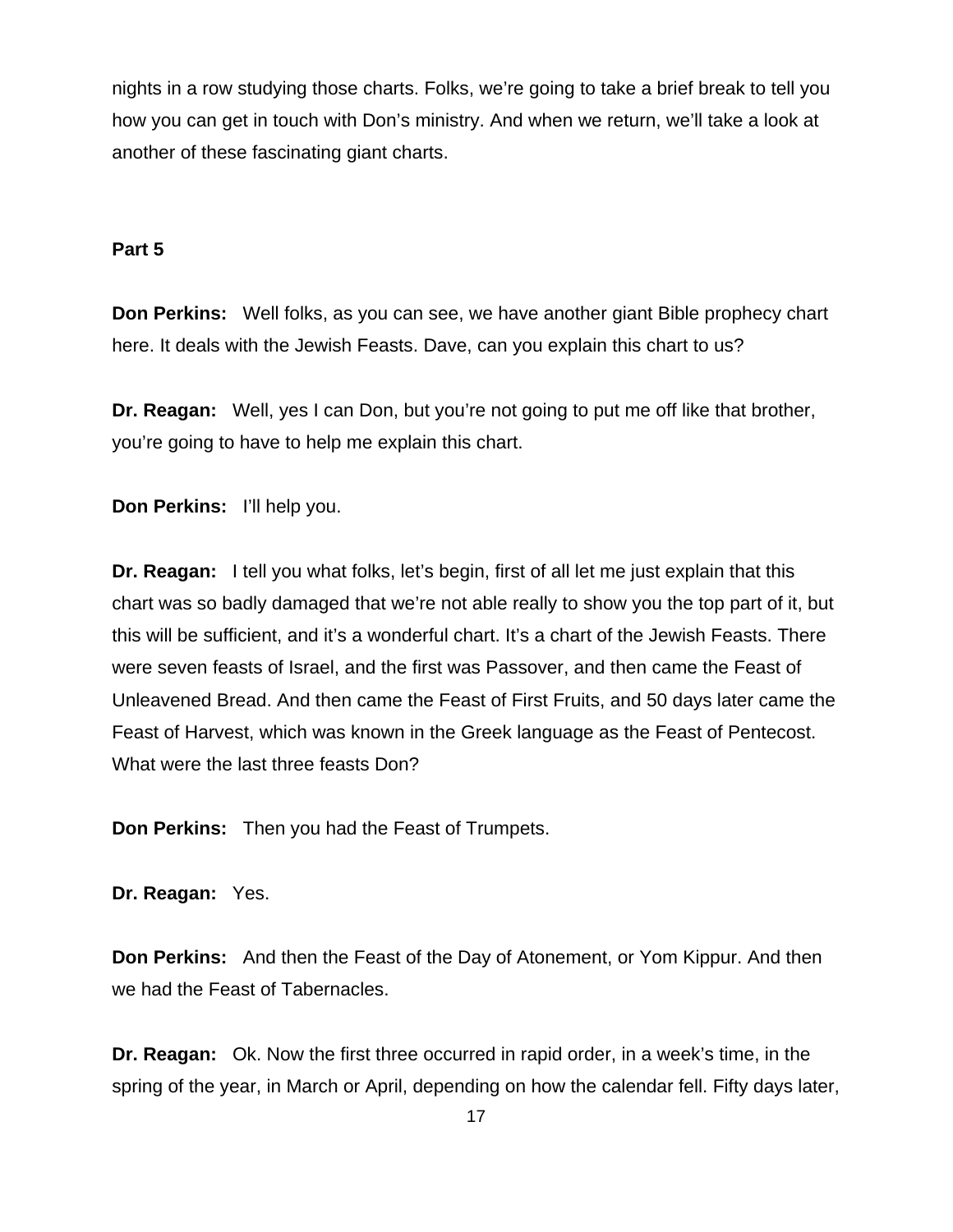in May or June, you have this particular Feast of Pentecost. Then there's a long period all through the summer, over into late September, early October, before this next feast starts. And then you have three feasts in rapid succession in the fall of the year.

## **Don Perkins:** Yes.

**Dr. Reagan:** Now, the thing to keep in mind is that all of these feasts were related to something in the history of Israel. For example the Passover Feast pointed back to the time when they were released from Egyptian captivity, and for example the Feast of Pentecost, or Harvest, was a commemoration of the giving of the Law.

**Don Perkins:** Yes.

**Dr. Reagan:** On Mt. Sinai. They were all related to things in the past but they were also related to the agricultural cycle of the people of Israel.

**Don Perkins:** Yes.

**Dr. Reagan:** But what they did not seem to understand is that all these feasts had prophetic implications. For example the Feast of Passover pointed to the Messiah as the Passover Lamb. The Feast of Unleavened Bread, leaven is a symbol of sin, unleavened is purity. The Feast of Unleavened bread pointed to the Messiah as a person who would live a sinless life. The Feast of First Fruits pointed to the resurrection of the Messiah because as Paul says over in First Corinthians, Jesus was the First Fruits of the Resurrection.

#### **Don Perkins:** Yes.

**Dr. Reagan:** The Feast of Pentecost pointed to the establishment of the Church because the Church was actually established on the Day of Pentecost. This long period from there to the fall of the year is representative of the Church age. Now that leaves Don, three feasts that are unfulfilled in Christian history.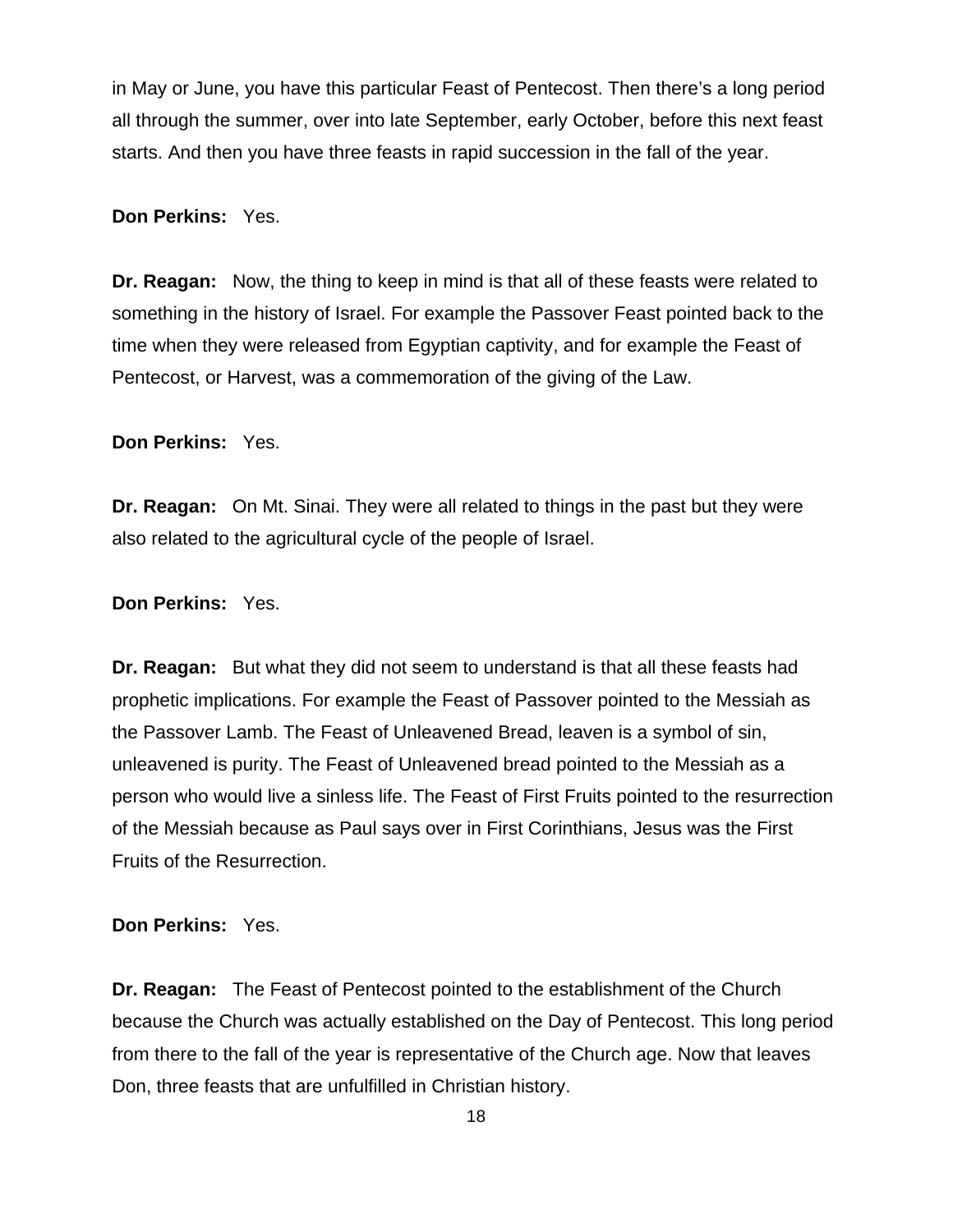**Don Perkins:** Yes.

**Dr. Reagan:** And all we can do is guess as to how they are going to be fulfilled. What is your guess?

**Don Perkins:** Well, my guess is this: the Feast of Trumpets coincides with that of the Rapture of the Church.

**Dr. Reagan:** Why would you identify it with the rapture?

**Don Perkins:** Because of the trumpet blowing, the sounding of the trumpet, the taking up of the Church.

**Dr. Reagan:** Right.

**Don Perkins:** And it's so awesome. So I'm waiting for this trumpet blowing.

**Dr. Reagan:** Zola Levitt, a Messianic Jew, told me that every year he gets his calendar, he looks for when is the day of Trumpets and he circles it in red, and he does a lot of serious praying as he gets close to that. We don't know for sure if that will be the fulfillment of it, but it's the most likely that the Rapture might occur around that date.

**Don Perkins:** Yes.

**Dr. Reagan:** Then we have the Feast of Atonement, or Yom Kippur, which coincides with the Great Tribulation period. Israel during this time, you know, they will come to a full knowledge of Messiah.

**Don Perkins:** Yeah, that's going to be the day when they "Look upon Him whom they have pierced, and weep and wail and mourn as one weeps for an only son," and that will be their Day of Atonement.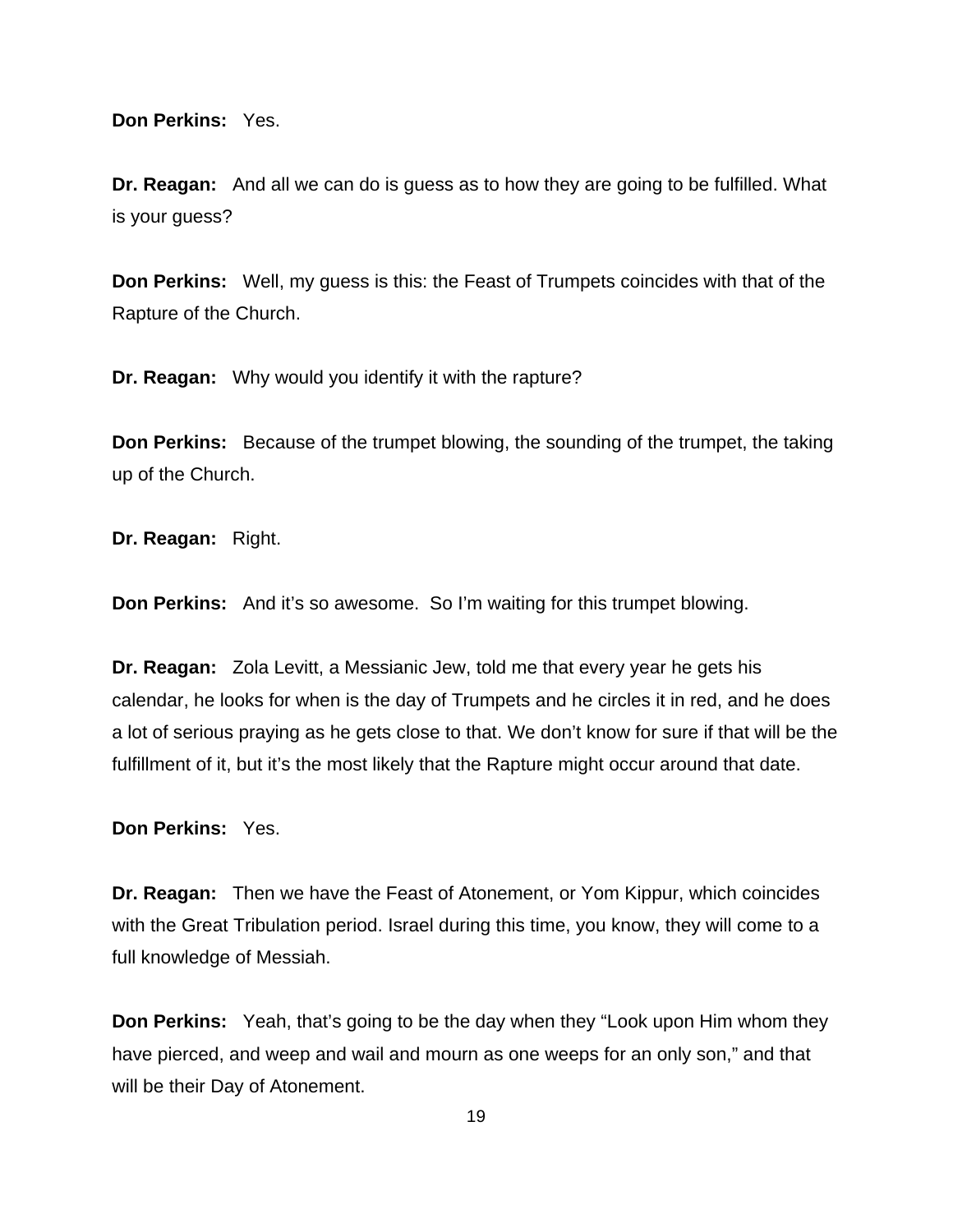**Dr. Reagan:** Yes.

**Don Perkins:** And then we have last the Feast of Tabernacles, which I really love because this coincides with the time of rest or the time of the Millennial kingdom, where Christ will be here with His saints and we will be with Him to go with Him in that Millennial season.

**Dr. Reagan:** And you know, Don, the interesting thing about that is that even the Jews themselves would agree that the Feast of Tabernacles is a prophetic symbol that one day God will return to this earth to tabernacle among us. I can hardly wait.

**Don Perkins:** Yes, a time of rest. I can't wait.

**Dr. Reagan:** Any other observations you want to make about this particular chart Don?

**Don Perkins:** Well, I just love the chart in general itself. I mean it's a wonderful study. You must be a student of the scripture in order to understand it and it's a wonderful, effective tool to use to evangelize our Jewish friends.

**Dr. Reagan:** Yes it is.

**Don Perkins:** Yes.

**Dr. Reagan:** And it's a wonderful tool to help Christians…

**Don Perkins:** Yes.

**Dr. Reagan:** …better understand the Jewish roots of their faith, just as the Passover meal is the foundation of what we call communion, so we need to understand that our faith is really rooted in Jewish practices and holidays and so forth.